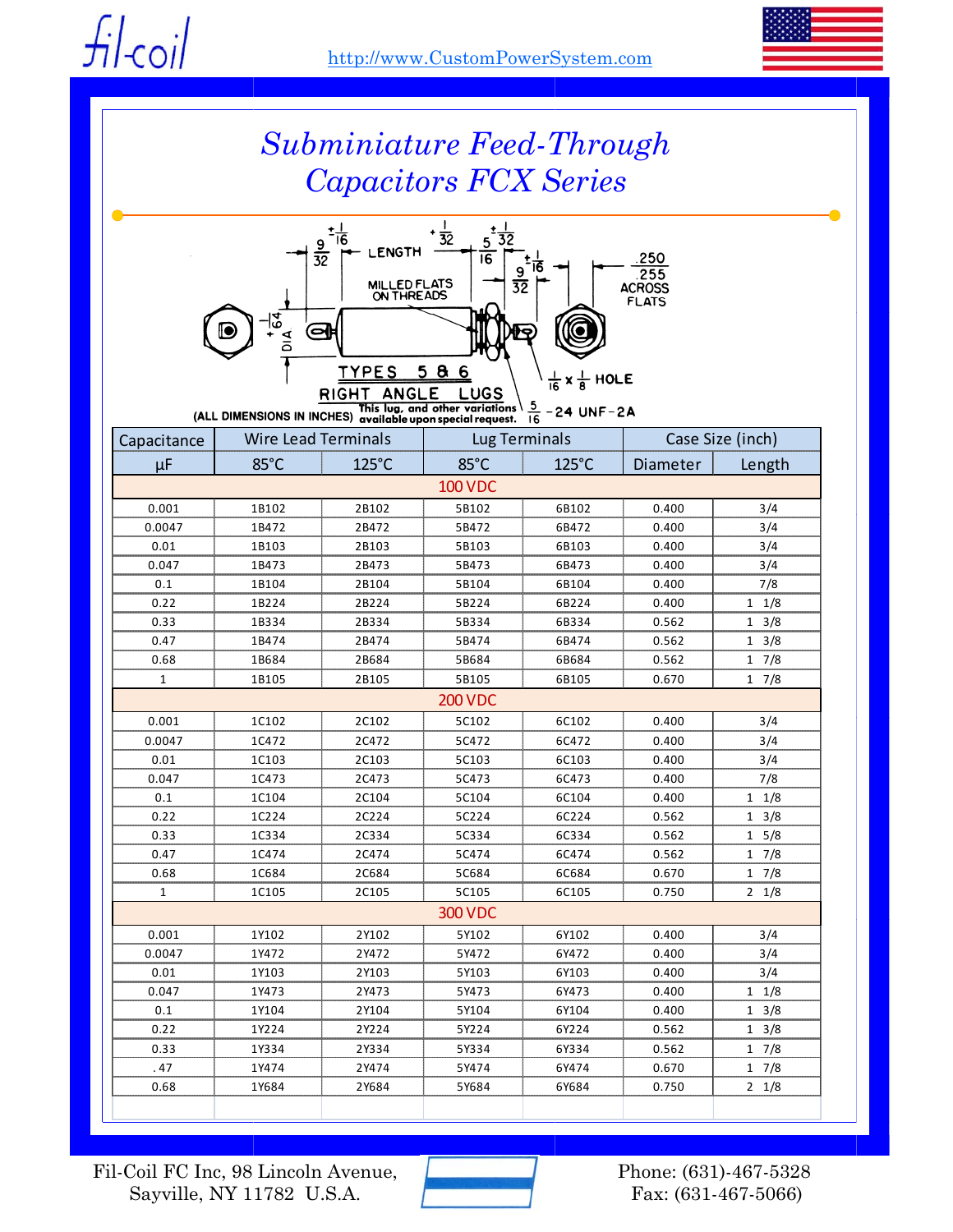



## *Subminiature Feed-Through Capacitors FCX Series*

| Capacitance                   | <b>Wire Lead Terminals</b> |                 | Lug Terminals  |                 | Case Size (inch) |                 |  |  |  |
|-------------------------------|----------------------------|-----------------|----------------|-----------------|------------------|-----------------|--|--|--|
| μF                            | $85^{\circ}$ C             | $125^{\circ}$ C | $85^{\circ}$ C | $125^{\circ}$ C | Diameter         | Length          |  |  |  |
| 400 VDC / 125 VAC, 0 - 400 Hz |                            |                 |                |                 |                  |                 |  |  |  |
| 0.001                         | 1E102                      | 2E102           | 5E102          | 6E102           | 0.400            | 3/4             |  |  |  |
| .OC47                         | 1E472                      | 2E472           | 5E472          | 6E472           | 0.400            | 3/4             |  |  |  |
| 0.01                          | 1E103                      | 2E103           | 5E103          | 6E103           | 0.400            | 3/4             |  |  |  |
| 0.047                         | 1E473                      | 2E473           | 5E473          | 6E473           | 0.400            | $1 \frac{3}{8}$ |  |  |  |
| 0.1                           | 1E104                      | 2E104           | 5E104          | 6E104           | 0.562            | $1 \frac{3}{8}$ |  |  |  |
| 0.22                          | 1E224                      | 2E224           | 5E224          | 6E224           | 0.562            | $1 \t7/8$       |  |  |  |
| 0.33                          | 1E334                      | 2E334           | 5E334          | 6E334           | 0.670            | $1 \frac{7}{8}$ |  |  |  |
| 0.47                          | 1E474                      | 2E474           | 5E474          | 6E474           | 0.750            | $2 \frac{1}{8}$ |  |  |  |
| 0.68                          | 1E684                      | 2E684           | 5E684          | 6E684           | 0.750            | $2 \frac{3}{8}$ |  |  |  |
| 600 VDC / 250 VAC, 0 - 400 Hz |                            |                 |                |                 |                  |                 |  |  |  |
| 0.001                         | 1F102                      | 2F102           | 5F102          | 6F102           | 0.400            | 3/4             |  |  |  |
| 0.0047                        | 1F472                      | 2F472           | 5F472          | 6F472           | 0.400            | 3/4             |  |  |  |
| 0.01                          | 1F103                      | 2F103           | 5F103          | 6F103           | 0.400            | 3/4             |  |  |  |
| 0.047                         | 1F473                      | 2F473           | 5F473          | 6F473           | 0.400            | $1 \frac{3}{8}$ |  |  |  |
| 0.1                           | 1F104                      | 2F104           | 5F104          | 6F104           | 0.562            | $1 \frac{3}{8}$ |  |  |  |
| 0.22                          | 1F224                      | 2F224           | 5F224          | 6F224           | 0.670            | $1 \t7/8$       |  |  |  |
| 0.33                          | 1F334                      | 2F334           | 5F334          | 6F334           | 0.750            | $2 \frac{1}{8}$ |  |  |  |
| 0.47                          | 1F474                      | 2F474           | 5F474          | 6F474           | 0.750            | $2 \frac{3}{8}$ |  |  |  |

### **INSTALLATION**



Fil-Coil FC Inc, 98 Lincoln Avenue, Sayville, NY 11782 U.S.A.



Phone: (631)-467-5328 Fax: (631-467-5066)